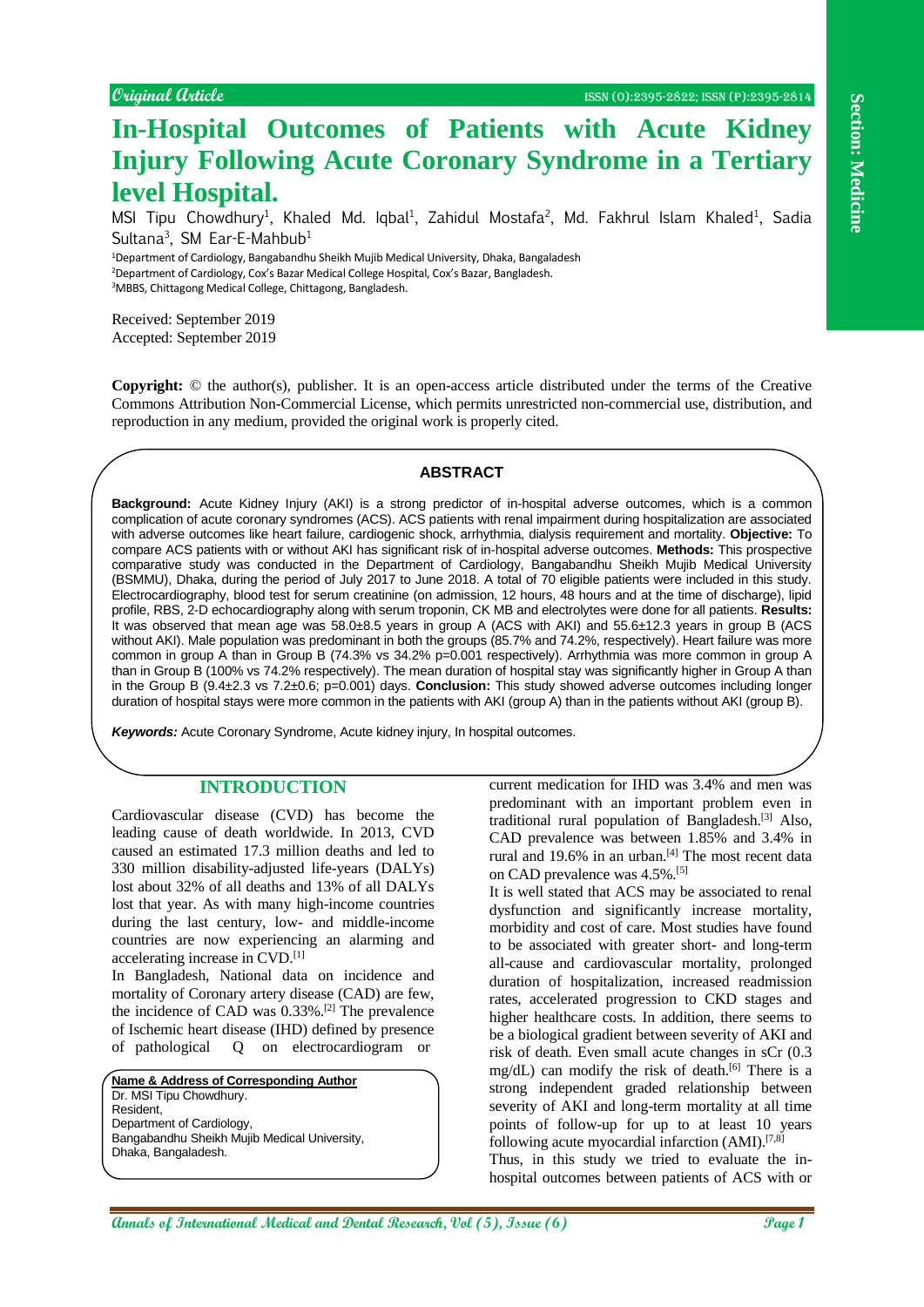without AKI. It helps to know better about the outcomes and its implication to reduce knowledge gap as well as regular follow up patient before developing any major adverse effect along with chronic renal failure.

# **MATERIALS AND METHODS**

This prospective comparative study was conducted in the Department of Cardiology, Bangabandhu Sheikh Mujib Medical University (BSMMU), Dhaka, during the period of August 2017 to July 2018. A total of 70 eligible patients were included in this study of which 35 patients were included in group A (ACS with AKI) and 35 patients were included in group B (ACS without AKI) with following inclusion and exclusion criteria.

## **Inclusion Criteria:**

- Patients diagnosed as ACS (STEMI/NSTEMI/UA) according to ACC/AHA guideline.
- Patients  $age \ge 18$  years-old, both sex
- Hospitalization for≥48 hrs.

# **Exclusion Criteria:**

- Patient refused taking part in study.
- Patients with history of any previous MI.
- Patients with history of PCI or CABG.
- Patients with any valvular heart disease, congenital heart disease or primary myocardial or pericardial disease.
- Patients with co-morbidities like CKD, COPD, ESRD, CLD, malignancy

AKI was diagnosed, on the basis of increased serum creatinine level 0.3mg/dL from baseline within 48 hours after hospitalization. They were subjected to electrocardiography, blood test for serum creatinine (on admission, 12 hours, 48 hours and at the time of discharge), lipid profile, RBS, 2-D echocardiography along with serum troponin, CK MB and electrolytes. The study was performed according to the guideline of the Helsinki Declaration and was aprroved by the institutional Review Board (IRB).

Baseline investigations (12 leads ECG, Serum Troponin-I, CK-MB, RBS, Lipid profile, Electrolytes, Urea and Serum Creatinine) were done. On the basis of clinical history, 12 leads ECG and troponin-I, patients diagnosed as a case of ACS. On admission serum creatinine was normal to all selected study population. After admission, all the patients in study group were observed and monitored for 48 hours and further two samples of blood for serum creatinine were taken on 12 hrs and 48 hrs. All the blood reports were collected from patient's clinical record files. The patients whom, serum creatinine 0.3 mg/dL increased from baseline level (on admission) within 48 hrs considered as cut off value to diagnose AKI. The guideline directed

medical therapy was given to both groups and follow up was done. The transthoracic echocardiography was performed. The regional wall motion abnormality and left ventricular ejection fraction (LVEF) were measured. Both the groups were evaluated by day to day new change in history and clinical examination till hospitalization. In-hospital outcomes (heart failure, cardiogenic shock, arrhythmia, requirement of dialysis, duration of hospital stay and death) of ACS patients with AKI and without AKI were observed and recorded. The total duration of hospital stay of both the groups was recorded. The last sample of serum creatinine was done on discharge.

# **Statistical analysis**

After compiling the collected data from all patients, statistical analysis was performed using the statistical package for social sciences (SPSS) program, version 23 for windows. Continuous parameters were expressed as mean±SD and categorical parameters as frequency and percentage. Comparisons between groups (continuous parameters) were done by Unpaired student's t test. Categorical parameters were compared by Chi-Square test. Multivariate logistic regression analysis was performed to identify In-hospital mortality risk among patients with AKI. The significance of the results as determined in 95.0% confidence interval and a value of  $p \le 0.05$  was maintained.

# **RESULTS**

This prospective comparative study was carried out in the Department of Cardiology, University Cardiac Center, Bangabandhu Sheikh Mujib Medical University, Dhaka, Bangladesh, over a period of one year from July 2017 to June 2018. The main objective of the study was to find out and compare in-hospital outcomes of patients with ACS with or without AKI developed after hospitalization. A total of 70 patients were included in this study of which 35 patients were included in group A (ACS with AKI) and 35 patients were included in group B (ACS without AKI).

It was observed that mean age was  $58.0 \pm 8.5$  years in group A and  $55.6 \pm 12.3$  years in group B. Majority (80%) were >50 years age in group A and majority (68.5%) in group B. The range between the groups were (34-76 & 33-95 years, respectively). The difference was statistically not significant between the groups  $(P>0.05)$ . [Table 1]

Comparison of study patients by sex 30 (85.7%) patients were male in Group A and 26 (74.2%) group B. 5 (14.3%) female patients were in Group A and 9 (25.8%) in Group B. In both groups male patients were predominant. [Figure 1]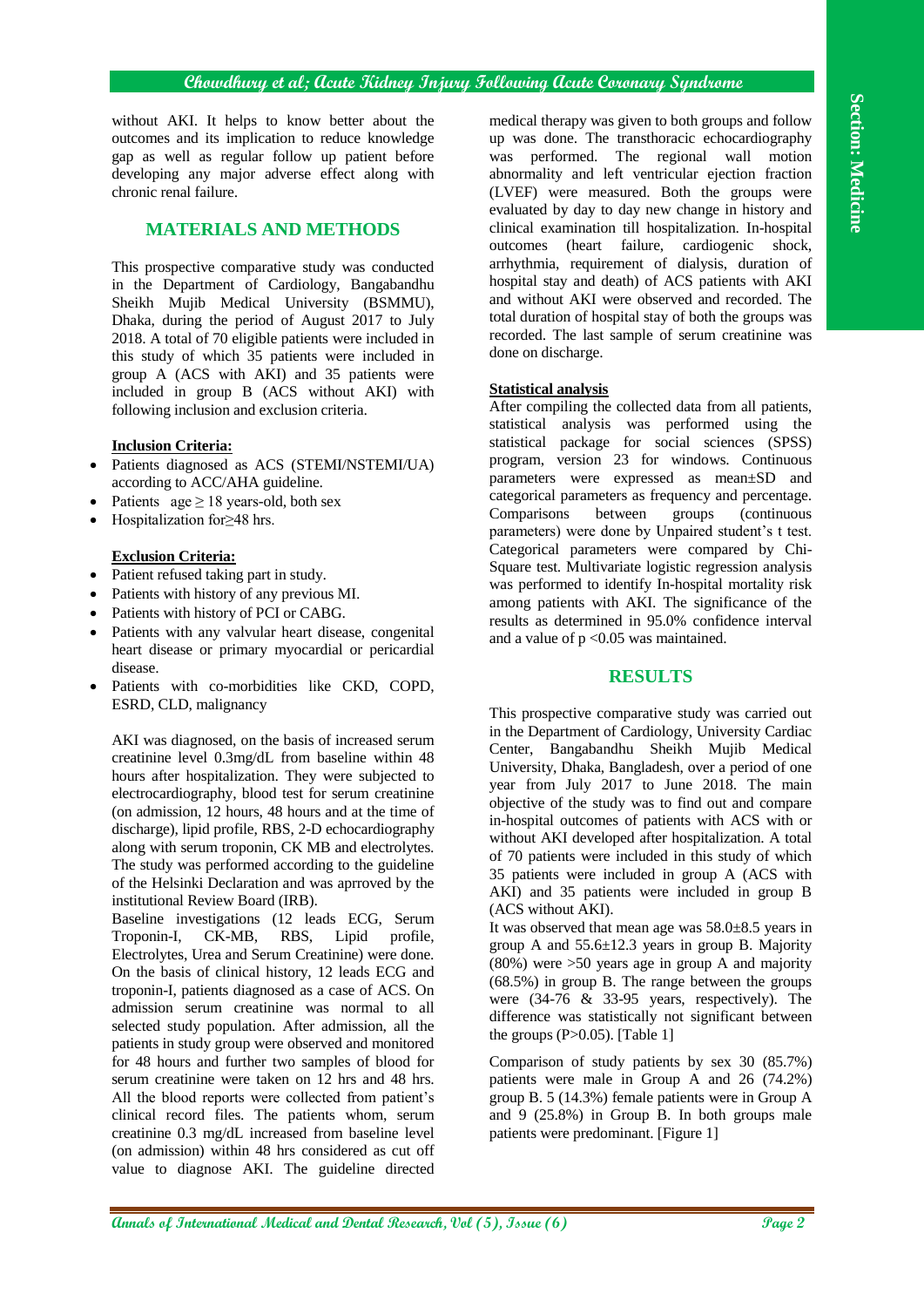Grouping of study population by serum creatinine. The mean serum creatinine level of group A was 1.92±0.9 and group B was 1.04±0.15. [Table 2]

| Table 1: Comparison of study patients by age $(N=70)$ |                |                 |            |  |  |
|-------------------------------------------------------|----------------|-----------------|------------|--|--|
| Age in                                                | <b>Group A</b> | <b>Group B</b>  | Р          |  |  |
| vears                                                 | $n=35(%)$      | $n=35(%)$       | value      |  |  |
| $30 - 40$                                             | 1(2.9)         | 4(11.4)         |            |  |  |
| $41 - 50$                                             | 6(17.1)        | 7(20.0)         |            |  |  |
| $51-60$                                               | 14(40.0)       | 12(34.3)        |            |  |  |
| > 60                                                  | 14(40.0)       | 12(34.2)        |            |  |  |
| $Mean \pm SD$                                         | $58.0 + 8.5$   | $55.6 \pm 12.3$ | $0.337$ ns |  |  |
| Range                                                 | 34-76          | 33-95           |            |  |  |

Data were analyzed using student's t-test and the level of significance was set at  $<$  0.05

Grouping of study population by serum creatinine. The mean serum creatinine level of group A was 1.92±0.9 and group B was 1.04±0.15. [Table 2]

The comparison of serum creatinine raise during inhospital stay. The first sample was taken on admission (Group A=0.9806 and Group B=0.966), after 12 hours of admission (Group A=1.84 and Group B=1.0283), after 48 hours of admission (Group  $A=2.9597$  and Group  $B=1.139$ ) and before discharge (Group  $A=3.3729$  and Group B=0.9894). [Figure 2]



**Figure 1: Bar chart showing comparison of study patients by sex**

**Table 2: Comparison of study patients by Serum Creatinine (N=70)**

| $\alpha$                 |                            |                            |
|--------------------------|----------------------------|----------------------------|
|                          | <b>Group A</b><br>$(n=35)$ | <b>Group B</b><br>$(n=35)$ |
| Serum Creatinine (mg/dL) | $1.92 \pm 0.90$            | $1.04 \pm 0.15$            |

Data were analyzed using student's t-test and the level of significance was 0.05.



**Figure 2: Time graph showing comparison of Serum Creatinine levels in both groups.**

Comparison of study patients by risk factors of coronary heart disease (CAD). All the risk factors except smoking were more or equally distributed in both the groups. The predominant risk factor was hypertension (77.1% vs 74.2%) in both groups followed by diabetes mellitus (62.8% vs 48.5%) and dyslipidemia (45.7% vs 42.8%) respectively in both the groups. Family history of IHD was equally present in both the groups. The difference in these risk factor along with family history of IHD were not statistically significant. The smoking was predominant 27 (77%) in group A than 17 (48.5%) group B which was statistically significant between the groups. [Table 3]

Comparison of study patients by haemodynamics. It was observed that the mean systolic blood pressure and diastolic blood pressure was lower in group A than group B (106.4±20.5 vs 131.7±25.9,69.1±12.4 vs 83.1±15.4 respectively=0.001) which was statistically significant. The mean heart rate was higher in group A than group B  $(92.2 \pm 24.3 \text{ vs }$ 87.2 $\pm$ 15.3 respectively; p=0.314). The difference was not statistically significant. [Table 4]

The base line investigations of the study population was observed that the ECG changes of ST elevation were more common in Group A than Group B (88.6% vs 57.1% respectively) whereas ST depression were more common in Group B than Group A (42.9% vs 11.4% respectively. It was statistically significant between groups (p=0.001). The mean LVEF were significantly lower in the Group A than in the Group B  $(41.6\pm7.4 \text{ Vs } 50.1\pm8.5 \text{ Vs})$ respectively p=0.001) these were statistically significant in between the groups. The mean random blood sugar (RBS) was higher than in group A than group B  $(12.0 \pm 5.4 \text{ Vs } 9.9 \pm 4.2)$  which was not statistically significant. [Table 5]

It was observe that total 88.5% were STEMI and 11.5% were NSTEMI. Among them, inferior MI(35.5%) were predominant followed by anterior MI (25.8%) and Antero-septal MI (25.8%). [Table 6] The study patients by in-hospital adverse outcomes, observed that heart failure. It was observed that heart failure was more common in group A than in Group B (74.3% Vs 34.2%; p=0.001 respectively). This was statistically highly significant in between both groups. It was observed that cardiogenic shock was more common in group A than in Group B (51.4% Vs 14.2% p=0.001 respectively). This was statistically highly significant in between both groups. It was observed that arrhythmia was more common in group A than in Group B (100% Vs 0%; p=0.001 respectively). This was statistically highly significant in between both groups. It was observed that 7(20%) patients of group A required urgent dialysis than in the group B. This was statistically highly significant in between the groups. It was also observed that 2(5.7%) patients dead in group A than in group B. [Table 7]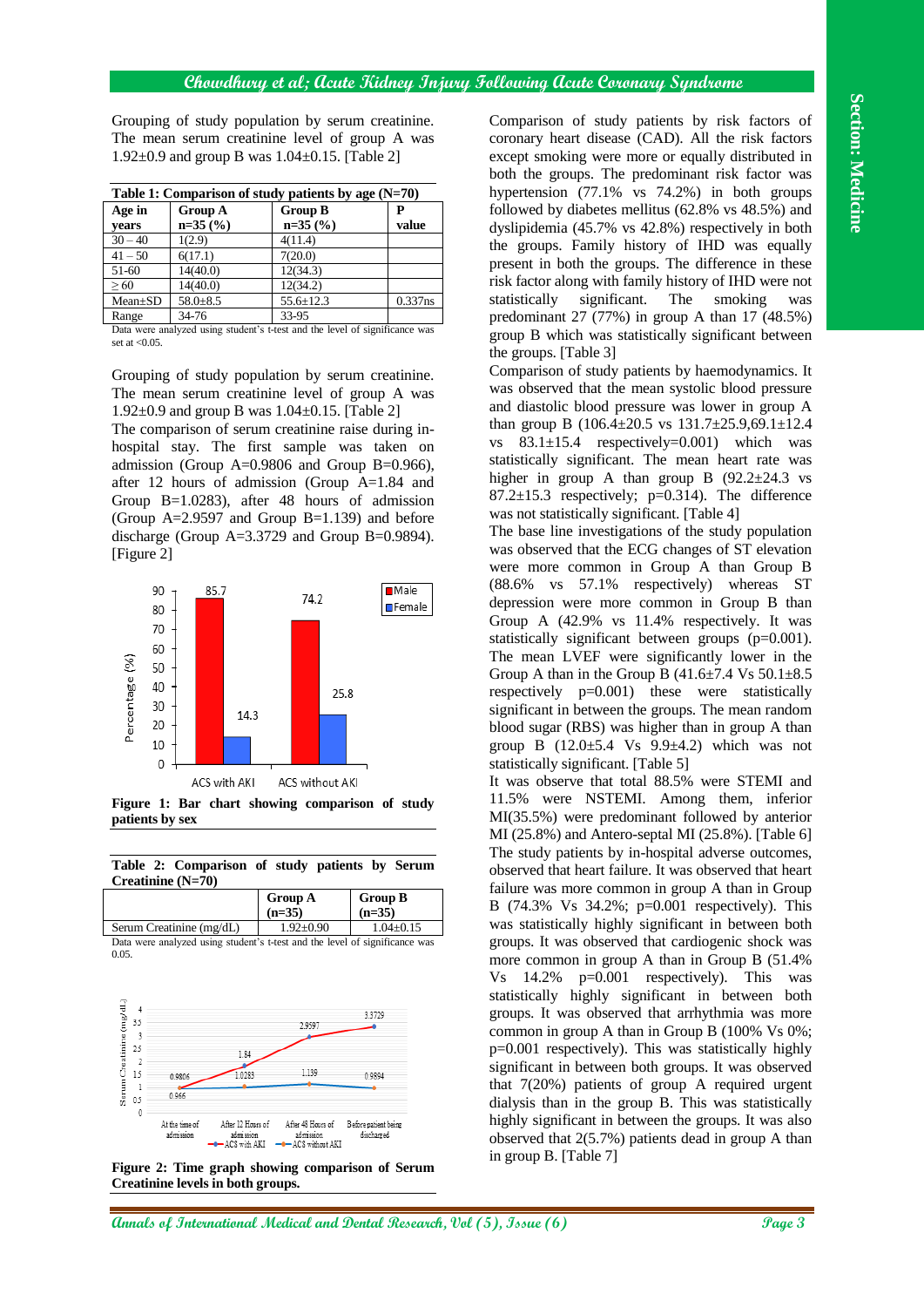#### **Table 3: Comparison of study patients by risk factors (N=70)**

|                       | <b>Group A</b> | <b>Group B</b> | P value |
|-----------------------|----------------|----------------|---------|
|                       | $n=35$         | $n=35$         |         |
| Smoking               |                |                |         |
| Yes                   | 27(77.1)       | 17(48.5)       | 0.013   |
| No                    | 8(22.9)        | 18(51.5)       |         |
| Dyslipidemia          |                |                |         |
| Yes                   | 16(45.7)       | 15(42.8)       | 0.810ns |
| No                    | 19(54.3)       | 20(57.2)       |         |
| Family history of IHD |                |                |         |
| Yes                   | 7(20.0)        | 7(20)          | 1.000ns |
| No                    | 28(80.0)       | 28(80.0)       |         |
| Hypertension          |                |                |         |
| Yes                   | 27(77.1)       | 26(74.2)       | 0.780ns |
| No                    | 8(22.9)        | 9(25.8)        |         |
| Diabetes Mellitus     |                |                |         |
| Yes                   | 22(62.8)       | 17(48.5)       | 0.229ns |
| No                    | 13(37.2)<br>π. | 18(51.5)       |         |

Data were analyzed using Chi-square  $(\chi^2)$  test and the level of significance was 0.05.

|  | Table 4: Comparison of study patients by |  |  |
|--|------------------------------------------|--|--|
|  | Haemodynamics $(N=70)$                   |  |  |

|                                              | (Group A)<br>$(n=35)$ | (Group B)<br>$(n=35)$ | Р<br>value |
|----------------------------------------------|-----------------------|-----------------------|------------|
| Systolic BP<br>$(mmHg)$ #<br>(On Admission)  | $106.4 + 20.5$        | $131.7+25.9$          | 0.001      |
| Diastolic BP<br>$(mmHg)$ #<br>(On Admission) | $69.1 + 12.4$         | $83.1 + 15.4$         | 0.001      |
| Heart Rate (bpm)#<br>(On Admission)          | $92.2 + 24.3$         | $87.2 \pm 15.3$       | $0.314$ ns |

# Data were analyzed using student's t-test and the level of significance was 0.05.

\* Data were analyzed using Chi-square  $(\chi^2)$  test & Fisher's Exact Test.

|  | Table 5: Comparison of study patients by |  |  |
|--|------------------------------------------|--|--|
|  | investigations $(N=70)$                  |  |  |

| $ECG^*$                                                                                      | <b>Group A</b> | <b>Group B</b> | P value | Regu<br>Requ |
|----------------------------------------------------------------------------------------------|----------------|----------------|---------|--------------|
|                                                                                              | $n=35$         | $n = 35$       |         | Not n        |
| <b>ST Elevation</b>                                                                          | 31(88.6)       | 20(57.1)       | 0.012   | Death        |
| <b>ST</b> Depression                                                                         | 4(11.4)        | 13(42.9)       |         | Yes          |
| LVEF#                                                                                        | $41.6 \pm 7.4$ | $50.1 \pm 8.5$ | 0.001   | No           |
| $[Mean \pm SD]$                                                                              |                |                |         | Data v       |
| $RBS$ (mg/dL) #                                                                              | $12.0 \pm 5.4$ | $9.9 + 4.2$    | 0.076ns | the lev      |
| [Mean $\pm$ SD]                                                                              |                |                |         |              |
| If There are no concluded to the contract of received the form of the state of the component |                |                |         |              |

# Data were analyzed using student's t-test and the level of significance was 0.05.

\* Data were analyzed using Chi-square  $(\chi^2)$  test and the level of significance was 0.05.

The comparison of hospital stay between the groups. The mean duration of hospital stay was significantly higher in the Group A than in the Group B  $(9.4 \pm 2.3)$ vs  $7.2 \pm 0.6$ ; p=0.001) days. This was statistically highly significant between the groups. [Table 8]

#### **Table 6: Distribution on clinical diagnosis of ACS with AKI Patients (N=35)**

| <b>Clinical</b>  | <b>Frequency</b> | <b>Percentage</b> |
|------------------|------------------|-------------------|
| diagnosis        |                  |                   |
| <b>STEMI</b>     | 31               | 88.5              |
| Anterior MI      | 8                | 25.8              |
| Inferior MI      |                  | 35.5              |
| Ext. Anterior MI |                  | 12.9              |
| Anteroseptal MI  | 8                | 25.8              |
| <b>NSTEMI</b>    |                  | 11.5              |
|                  |                  |                   |

Multiple logistic regression analysis of odds ratio for characteristics of the subjects likely affect the outcome of patient between two groups. It revealed that Smoking, Heart failure, Cardiogenic shock, Hospital stay were found to be the independently significant predictors outcome of the patients with AKI Odds ratio being 3.57 (P=0.001), 5.53 (P=.001), 4.353 ( $P=0.02$ ) and 6.92 ( $P=.001$ ) respectively. But age (>60), HTN and DM were found no significant predictor outcome of the patient with AKI Odds ratio being 0.78 (P=.621), 0.83 (P=.78) and 0.43 (P=.257) [Table 9]

| Table 7: Comparison of study patients by in-hospital |  |  |  |
|------------------------------------------------------|--|--|--|
| adverse outcomes $(N=70)$                            |  |  |  |

|                         | <b>Group A</b>                                                                  | <b>Group B</b> | P     |
|-------------------------|---------------------------------------------------------------------------------|----------------|-------|
|                         | $n = 35$                                                                        | $n = 35$       | value |
| <b>Heart Failure</b>    |                                                                                 |                | 0.001 |
| Yes                     | 26(74.3)                                                                        | 12(34.2)       |       |
| No                      | 9(25.7)                                                                         | 23(65.8)       |       |
| Cardiogenic Shock       |                                                                                 |                |       |
| Yes                     | 18(51.4)                                                                        | 5(14.2)        | 0.001 |
| No                      | 17(48.6)                                                                        | 30(85.8)       |       |
| Arrhythmia              |                                                                                 |                |       |
| Yes                     | 35(100)                                                                         | 26(74.2)       | 0.001 |
| No                      |                                                                                 | 9(25.8)        |       |
| Requirement of dialysis |                                                                                 |                |       |
| Required                | 7(20)                                                                           | 0(00)          | 0.005 |
| Not required            | 28(80)                                                                          | 35(100)        |       |
| Death                   |                                                                                 |                |       |
| Yes                     | 2(5.7)                                                                          | 0              | 0.493 |
| No                      | 33(94.3)                                                                        | 35(100)        |       |
|                         | Data were analyzed using Chi-square $(\chi^2)$ test and Fisher's Exact Test and |                |       |

the level of significance was 0.05.

|               | Table 8: Comparison of study patients by in-hospital |  |  |  |
|---------------|------------------------------------------------------|--|--|--|
| stay $(N=70)$ |                                                      |  |  |  |

|               | <b>Group A</b><br>$(n=35)$ | <b>Group B</b><br>$(n=35)$ | value |
|---------------|----------------------------|----------------------------|-------|
| Duration of   | $9.4 \pm 2.3$              | $7.2 \pm 0.6$              | 0.001 |
| hospital stay |                            |                            |       |
| Days)         |                            |                            |       |

Data were analyzed using student's t-test and the level of significance was 0.05.

| Table 9: Multiple Logistic regression analysis of determinants including outcome of patients between two groups (n=70) |             |       |                |           |        |        |
|------------------------------------------------------------------------------------------------------------------------|-------------|-------|----------------|-----------|--------|--------|
|                                                                                                                        | <b>Beta</b> | S.E   | <b>P</b> value | <b>OR</b> | 95% CI |        |
|                                                                                                                        |             |       |                |           | Lower  | Upper  |
| Age $(>60)$                                                                                                            | 0.24        | 0.96  | 0.621          | 0.783     | 0.296  | 2.068  |
| <b>HTN</b>                                                                                                             | 0.15        | 0.58  | 0.781          | 0.834     | 0.391  | 1.247  |
| DM                                                                                                                     | 0.58        | 0.48  | 0.257          | 0.431     | 0.690  | 2.365  |
| Smoking                                                                                                                | 1.27        | 0.52  | 0.015          | 3.574     | 1.275  | 10.014 |
| <b>Heart Failure</b>                                                                                                   | 1.71        | 0.526 | 0.001          | 5.537     | 1.977  | 5.516  |
| Cardiogenic Shock                                                                                                      | 1.84        | 0.590 | 0.002          | 4.353     | 2.000  | 8.179  |
| Arrhythmia                                                                                                             | 0.20        | 0.127 | 0.103          | 1.230     | 0.959  | 1.579  |
| Hospital stays $($ >7 days)                                                                                            | 3.39        | 0.930 | 0.001          | 6.922     | 0.039  | 1.342  |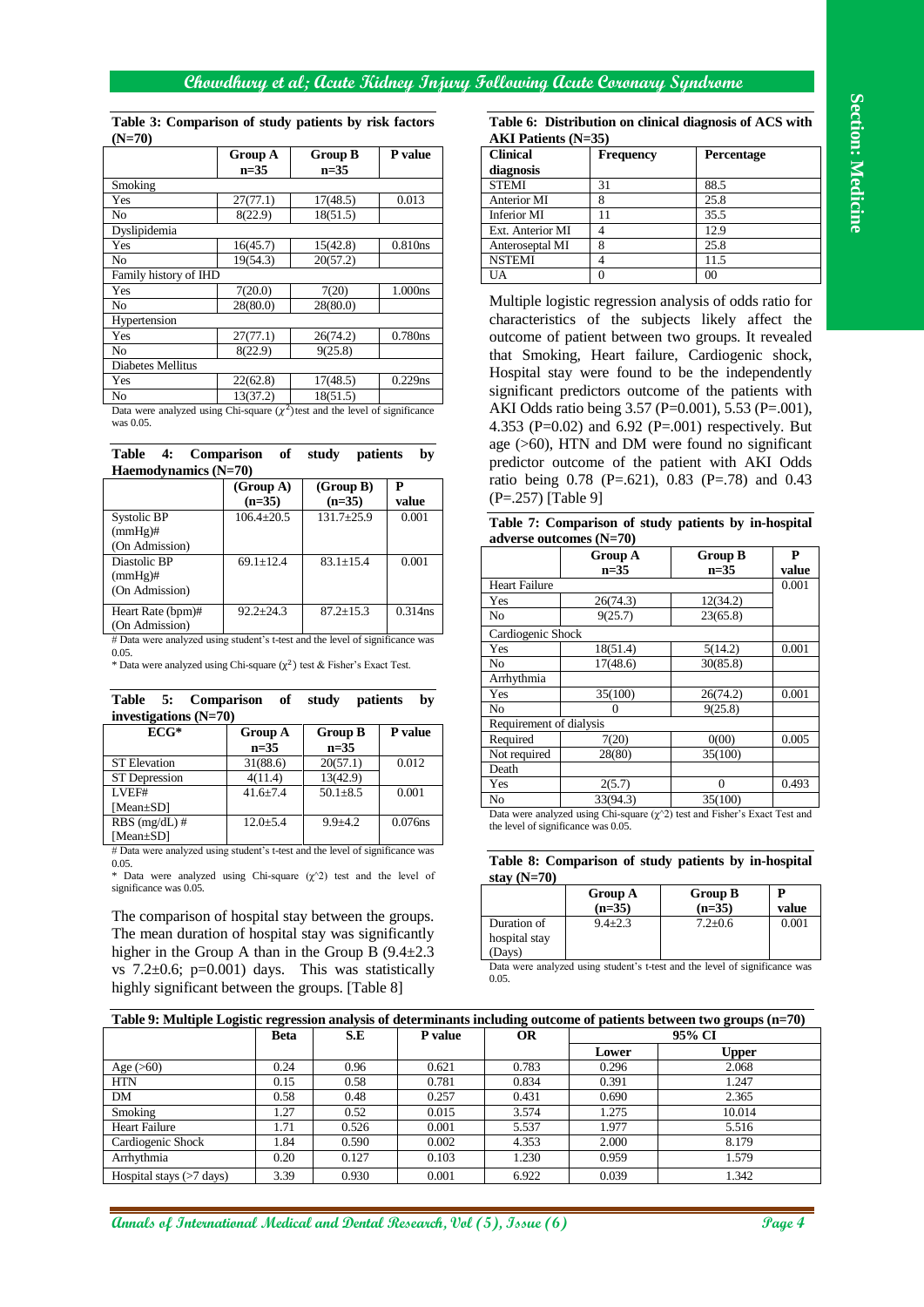# **DISCUSSION**

This comparative prospective study was carried out to determine in-hospital outcomes (heart failure, cardiogenic shock, arrhythmia, need for requirement of dialysis, total days of hospital stay and death) between patients of ACS with or without AKI.

This study shows the mean age were  $58.0 \pm 8.5$  years in group A and 55.6±12.3 years in group B. Majority  $(80\%)$  were >50 years age in group A and  $(68.5\%)$ in group B. The patients with AKI were older, more likely to have co-morbidities. The age distribution of this study was comparatively lower than the study done by Marenzi et al. 2010.[9] The mean age was  $69\pm12$  years in group A and  $63\pm10$  years in group B. Similarly, the mean age of groups was higher in Fox et al. 2012.<sup>[10]</sup> It was  $68.3 \pm 12.37$  years in group A and  $61.8 \pm 12.5$  years in group B. Our study groups had lower mean age groups giving impression of early CAD in this region.

Regarding gender distribution in this study population was male predominance in both the groups. 30 (85.7%) patients were male in Group A and 26 (74.2%) group B. 5 (14.3%) female patients were in Group A and 9 (25.8%) in Group B. Therefore, the findings of the study are in well agreement with the findings of the other research works Marenzi et al. 2010.<sup>[9]</sup> Shacham et al. 2014.<sup>[11]</sup> also observed the similar male gender predominance in both the study groups (81% vs 66% respectively). So, study supports the evidence of late CAD in female occurring after menopause and less in number.

In this study shows the mean serum creatinine level of group A was 1.92±0.9 and group B was 1.04±0.15. It observed that serum creatine level was higher in group A than group B. Therefore, the findings of the study are in well agreement with the findings of the other research works (Fox et al.  $2012$ ).<sup>[10]</sup> In group A patients had acute massive myocardial injury which resulted in more renal impairment than group B.

This study found risk factors except smoking were significantly higher in group A than group B which was 77% vs 48.5% respectively. The predominant risk factor was hypertension were more in group A than group B (77.1% vs 74.2% respectively). Diabetes mellitus was more in group A than group B which was 62.8% vs 48.5% respectively and dyslipidemia was also more in group A than group B which was 45.7% vs 42.8% respectively. But Family history of IHD was equally present in both the groups. Therefore, the findings of the study are in well agreement with the findings of the other research workers (Marenzi et al. 2010 and Fox et al. 2012).<sup>[9,10]</sup> Another study Moriyama et al  $2017$ .<sup>[12]</sup> 2017 reported that smoking, hypertension, diabetes mellitus, dyslipidemias were higher in AKI than without AKI.

Subject of systolic blood pressure in this study shows the mean, on admission, systolic blood pressure and diastolic blood pressure were lower in group A than group B  $(106.4 \pm 20.5 \text{ vs } 131.7 \pm 25.9,$ 69.1 $\pm$ 12.4 vs 83.1 $\pm$ 15.4 respectively; p=0.001) which was statistically significant. The mean heart rate was higher in group A than group B  $(92.2 \pm 24.3)$ Vs 87.2±15.3 respectively; p=0.001). The difference was not statistically significant. Therefore, the findings of the study are in well agreement with the findings of the other research works (Hwang et al. 2011).[13] Hence, it points toward poor haemodynamics parameters in patients with ACS having renal impairment during on admission.

In this study shows the ECG Changes of ST elevation were more in patients with AKI (Group A) than patients with without AKI (Group B) which was 88.6% vs 57.1% respectively. But ST depression were more in patients without AKI (Group B) than patients with AKI (Group A) which was 42.9% vs 11.4% respectively. It was statistically significant between groups  $(p=0.012)$ . The least common was unstable angina (UA). Similar studies found ECG changes of ST elevation were more in patients with AKI (Marenzi et al. 2012; Bruetto et al. 2012).[9,14] Also, in previous study (Moriyama et al.  $(2017)^{[12]}$  found 88% STEMI in with AKI and 82% STEMI in without AKI. So, STEMI patients were in majority and had worse renal impairment than with NSTEMI.

This study shows the mean LVEF was significantly lower in the Group A than in the Group B  $(41.6\pm7.4)$ vs  $50.1\pm8.5$  respectively  $p=0.001$ ) these were statistically significant in between the groups. The mean, on admission, random blood sugar (RBS) was higher than in group A than group B  $(12.0 \pm 5.4 \text{ vs } 10^{-12})$ 9.9±4.2) which was not statistically significant. These finding were consistent with other studies (Parikh et al. 2008; Marenzi et al. 2010; Marenzi et al. 2013).[7,10,15]

The present study shows that heart failure was more common in group A than in Group B (74.3% vs 34.2%; p=0.001 respectively). This was statistically highly significant in between two groups. Parikh et al.  $(2008)$ ,<sup>[7]</sup> study found almost similar results  $(75\%$ vs 42.7% respectively). Another study (Marenzi et al. 2013), [16] noticed that patients with AKI had 61% and without AKI had 8% of in-hospital heart failure. In this study, Cardiogenic shock was more common in group A than in Group B (51.4% vs 14.2% p=0.001 respectively). This was statistically highly significant in between two groups. Therefore, the findings of the study are in well agreement with the findings of the other research works (Marenzi et al.  $2010$ <sup>[15]</sup>

This study shows the arrhythmia was significantly higher in group A than in Group B (100% vs 74.2%; p=0.001 respectively). Sinus tachycardia, AV blocks and VT/VF were higher in group A than group B. It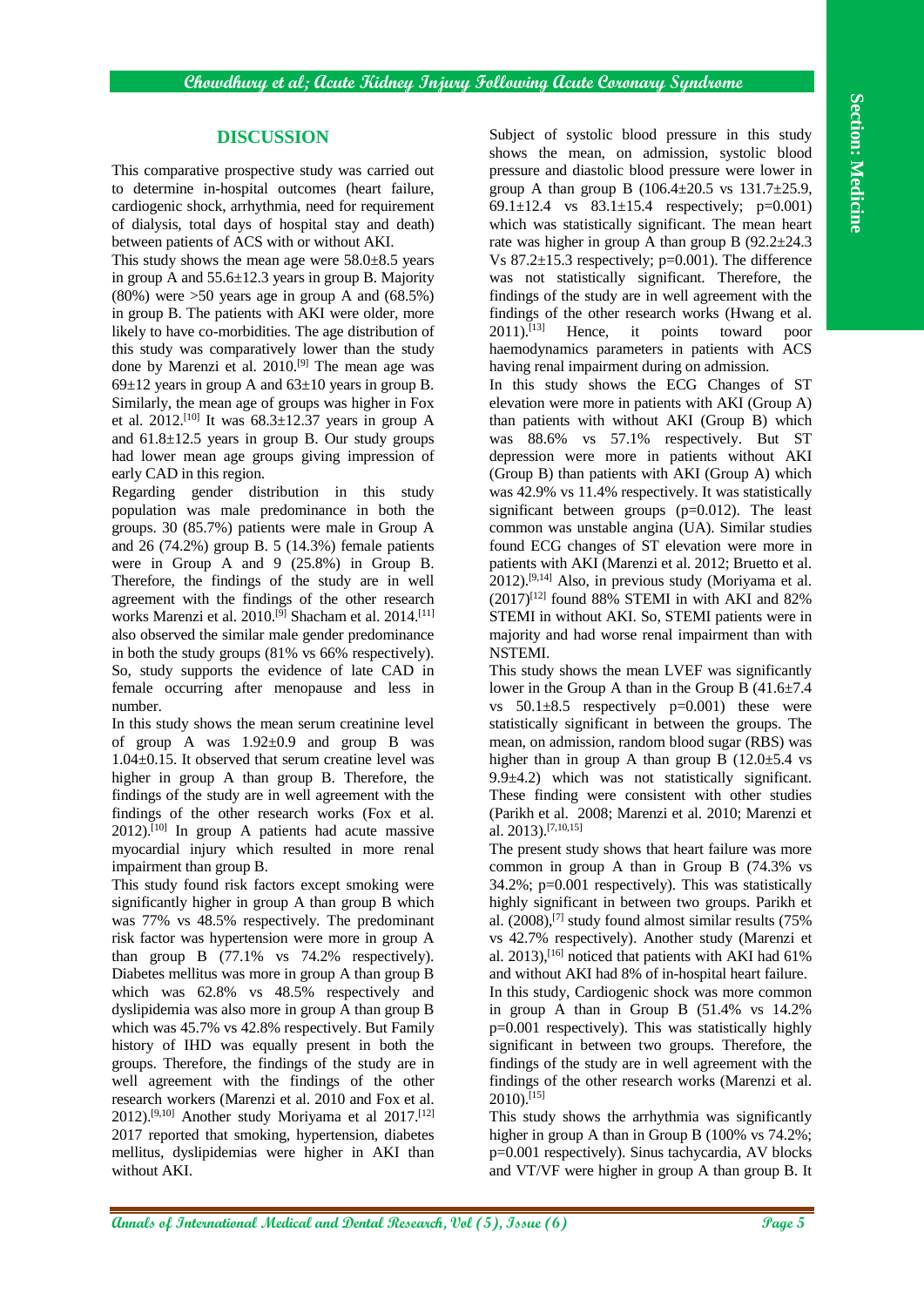was observed that 7(20%) of patients required dialysis and 2(5.7%) death in group A. These finding were consistent with other studies (Parikh et al. 2008; Marenzi et al. 2010; Marenzi et al. 2013).[7,15,16]

In this study found mean duration of hospital stays was significantly higher in the Group A than in the Group B (9.4 $\pm$ 2.3 vs 7.2 $\pm$ 0.6; p=0.001). This was statistically highly significant between two groups. Marenzi et al. (2010),<sup>[15]</sup> observed that longer hospital stays of patients with AKI. The recovery time for patients with AKI was longer due to more complicated course of disease.

Multiple Logistic regression analysis revealed that Smoking, Heart failure, Cardiogenic shock, Hospital stay were found to be the independently significant predictors outcome of the patients with AKI Odds ratio being 3.57 (P=0.001), 5.53 (P=.001), 4.353  $(P=0.02)$  and 6.92  $(P=.001)$  respectively. But age (>60), HTN and DM were found no significant predictor outcome of the patient with AKI Odds ratio being 0.78 (P=.621), 0.83 (P=.78) and 0.43 (P=.257). Therefore, the findings of the study are in well agreement with the findings of the other research works (Marenzi et al. 2010).[15]

## **However we have some limitations in our study**

- This study recorded only in-hospital (short term) outcomes of heart failure, cardiogenic shock, arrhythmia, dialysis requirement and death. So, complication in the long run could not be determined.
- The study was conducted in a single tertiary level hospital which may not represent the general population.
- The patients with ACS with or without AKI were not included due to different exclusion criteria.

# **CONCLUSION**

This study shows that presence of AKI in patients with ACS is associated with adverse in- hospital outcomes in terms of heart failure, cardiogenic shock, arrhythmia and death. It also shows longer duration of hospital stay. So, the presence of AKI in patients with ACS should alert physicians to an increase risk of morbidity and mortality. These findings give emphasis on our consciousness in management and outcomes for acute coronary syndrome patients with acute kidney injury in CCU.

## **Recommendation**

- ACS patients with AKI should be classified, monitored and interpreted with the help of easily available serum creatinine level meticulously during hospitalization.
- A routine serum creatinine should be done within 48 hours of hospitalization.
- Follow up post MI with renal impairment should be done with serum creatinine after hospital discharge.

#### *Acknowledgement*

This study was a postgraduate thesis. The authos would like to thanks all of the patients who enrolled in this study. Financial support was obtained from the research council of the Bangabandhu Sheikh Mujib Medical University, Dhaka, Bangladesh.

#### **REFERENCES**

- 1. Haagsma, J.A, Graetz, N, Bolliger, I, Naghavi, M, Higashi, H, Mullany, E.C. et al. 2016, 'The global burden of injury: incidence, mortality, disability-adjusted life years and time trends from the Global Burden of Disease study 2013', Injury prevention, vol. 22, no. 1, pp. 3-18.
- 2. Malik, A 1976, 'Congenital and acquired heart diseases:(A survey of 7062 persons)', Bangladesh Medical Research council Bulletin, vol. 2, no. 2, pp. 115-119.
- Zaman, M.M, Ahmed, J, Choudhury, S.R, Numan, S.M, Parvin, K. and Islam, M.S 2007, 'Prevalence of ischemic heart disease in a rural population of Bangladesh', Indian heart journal, vol. 59, no. 3, pp. 239-241
- 4. Islam, A.K.M.M and Majumder, A.A.S 2013, 'Coronary artery disease in Bangladesh: A review', Indian heart journal, vol. 65, no. 4, pp. 424-435.
- 5. Banerjee, S.K, Ahmed, C.M, Rhaman, M.M, Chowdhury, M.M.H. and Sayeed, M.A 2017, 'Coronary artery disease in a rural population of Bangladesh: is dyslipidemia or adiposity a significant risk', IMC Journal of Medical Science, vol. 11, no. 2, pp. 61-69.
- Ronco, C, McCullough, P, Anker, S, Anand, I, Aspromonte, N, Bagshaw, S. et al. 2009, 'Cardio-renal syndromes: report from the consensus conference of the Acute Dialysis Quality Initiative', European Heart Journal, vol. 31, no. 6, pp. 703- 711.
- 7. Parikh, C, Coca, S, Wang, Y, Masoudi, F. and Krumholz, H 2008, 'Long-term Prognosis of Acute Kidney Injury After Acute Myocardial Infarction', Archives of Internal Medicine, vol. 168, no. 9, p. 987.
- 8. Anzai, A, Anzai, T, Naito, K, Kaneko, H, Mano, Y, Jo, Y, Nagatomo, Y 2010, 'Prognostic significance of acute kidney injury after reperfused ST-elevation myocardial infarction: synergistic acceleration of renal dysfunction and left ventricular remodeling', Journal of cardiac failure, vol. 16, no. 5, pp. 381-389.
- 9. Marenzi, G, Assanelli, E, Campodonico, J, De Metrio, M, Lauri, G, Marana, I. et al. Acute kidney injury in ST-segment elevation acute myocardial infarction complicated by cardiogenic shock at admission, Critical care medicine 2010; 38(2): 438-44.
- 10. Fox, C.S, Muntner, P, Chen, A.Y, Alexander, K.P, Roe, M.T. and Wiviott, S.D, Short-term outcomes of acute myocardial infarction in patients with acute kidney injury: a report from the national cardiovascular data registry, Circulation 2012; 125(3): 497-504.
- 11. Shacham, Y, Leshem-Rubinow, E, Steinvil, A, Assa, E.B, Keren, G, Roth, A. et al. Renal impairment according to acute kidney injury network criteria among ST elevation myocardial infarction patients undergoing primary percutaneous intervention: a retrospective observational study, Clinical Research in Cardiology 2014;103(7): 525-532.
- 12. Moriyama, N, Ishihara, M, Noguchi, T, Nakanishi, M, Arakawa, T, Asaumi, Y. et al. Early development of acute kidney injury is an independent predictor of in-hospital mortality in patients with acute myocardial infarction, Journal of cardiology 2017; 69(1): 79-83.
- 13. Hwang, S.H, Jeong, M.H, Ahmed, K, Kim, M.C, Cho, K.H, Lee, M.G. et al. Different clinical outcomes of acute kidney injury according to acute kidney injury network criteria in patients between ST elevation and non-ST elevation